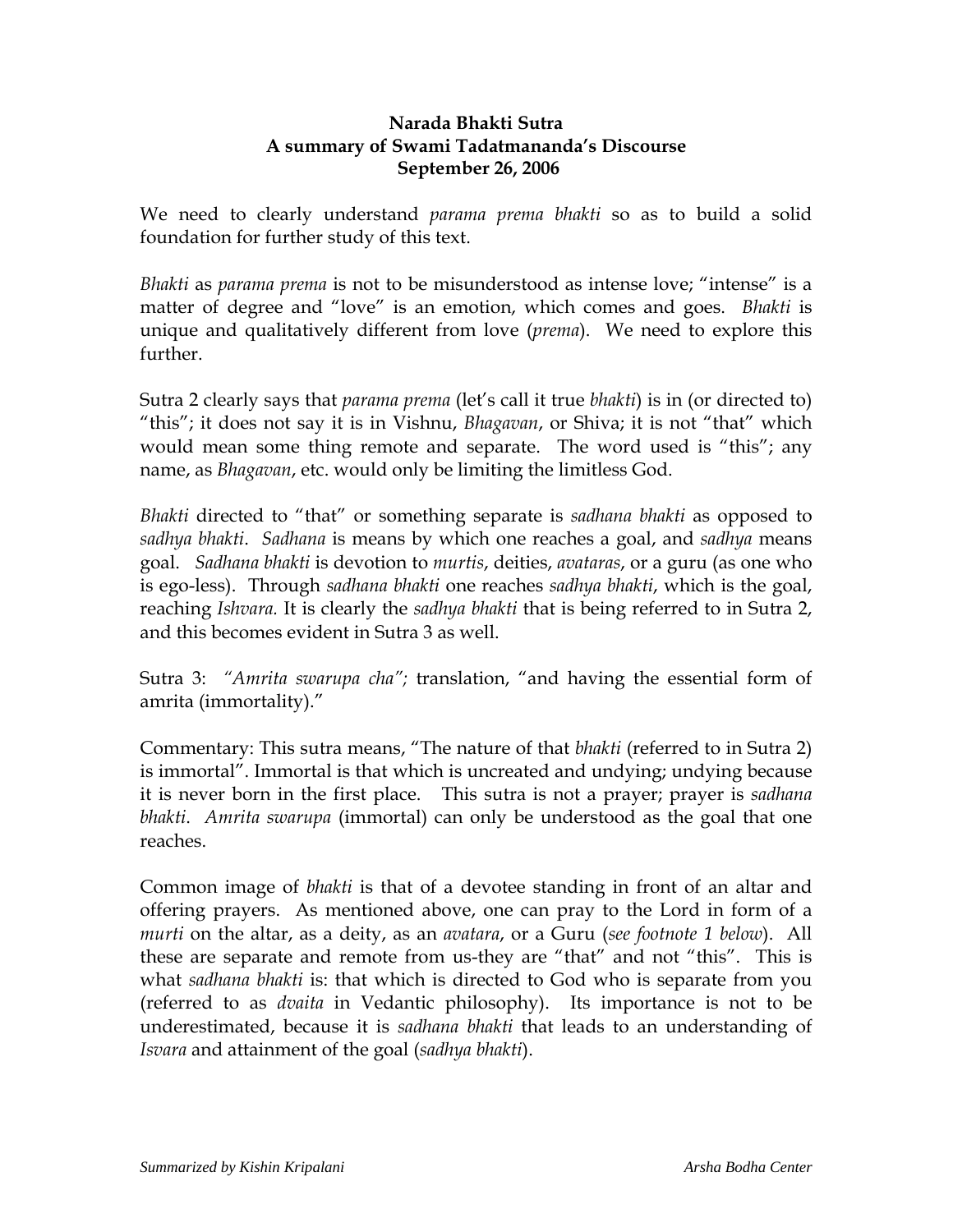*Isvara* is the creator and the sustainer of the creation and the one unto whom the creation returns. *Isvara* as such is formless. All forms of *Isvara* are superimpositions (generally anthropomorphic, i.e., modeled after human form) on the formless one. By whatever name or form one describes *Isvara*, He is more than that! *Isvara* is *nirakara*, meaning without form. *Isvara* alone is what exists. Physical universe is nothing but *Isvara*; *Isvara* alone is what exists and every thing that exists is *Isvara*!. We, being part of the universe, are also manifestation of *Isvara* and cannot be separate from *Isvara*. We are the wave in the ocean, which is *Isvara*- wave is born of ocean, sustained by ocean and merges into the ocean; it is not separate from ocean. Our relationship with *Isvara* is the same, i.e., we are not separate (referred to as *advaita* in Vedantic philosophy). With this understanding of *Isvara*, we can recognize *Isvara* as "this". *Parama prema bhakti* is thus directed to "this" *Isvara*.

 Sutra 4: *Yal labdhva puman siddho bhavati, amrito bhavati, tripto bhavati* Translation: Having gained that, man realizes himself as an accomplished one, as immortal and as contented.

Commentary: Even though the sutra implies that something ("this") is first "gained", the Vedantic irony is that you already have what you want to gain; you already are what you want to become! If you are going to seek *Isvara*, where can you look? He is everywhere! (*Swamiji illustrated this by a personal anecdote; see footnote 2*). When you start seeking God through *sadhna bhakti*, you eventually understand that you are non-separate from God. All our teachings in this Ashram are directed to discovering that which has been unrecognized; the fact that you already are immortal.

Further discussion of Sutra 4 will continue.

Footnote 1: We do not worship *murtis* or deities as gods themselves; that would be idol worship; idol in the Western mind means a false god. We Hindus must eliminate the word idol from our lexicon. A good analogy to explain our prayer directed to *murtis* is that just as we use a telephone to speak to some one at the other end, we pray not to, but through the *murtis* on the altar to reach God. For many people, using forms of God makes it easier to relate to God.

Footnote 2: Once Swamiji traveled to the sacred Kedarnath pilgrimage site in Northern India to see the famous Shiva Linga in the temple on the top of the mountain. It was a long journey by air, then by train, taxi and finally a long trek up to the mountaintop to have a *darshana* of the Shiva Lingam; this lingam is one of the naturally formed lingas (*swayambhuva linga*). Once he reached the peak and had the *darshana* of the lingam in the temple, he realized that the lingam was really the peak of the mountain itself. He was struck with the recognition that in reality the whole mountain was the lingam! This perspective was a vivid